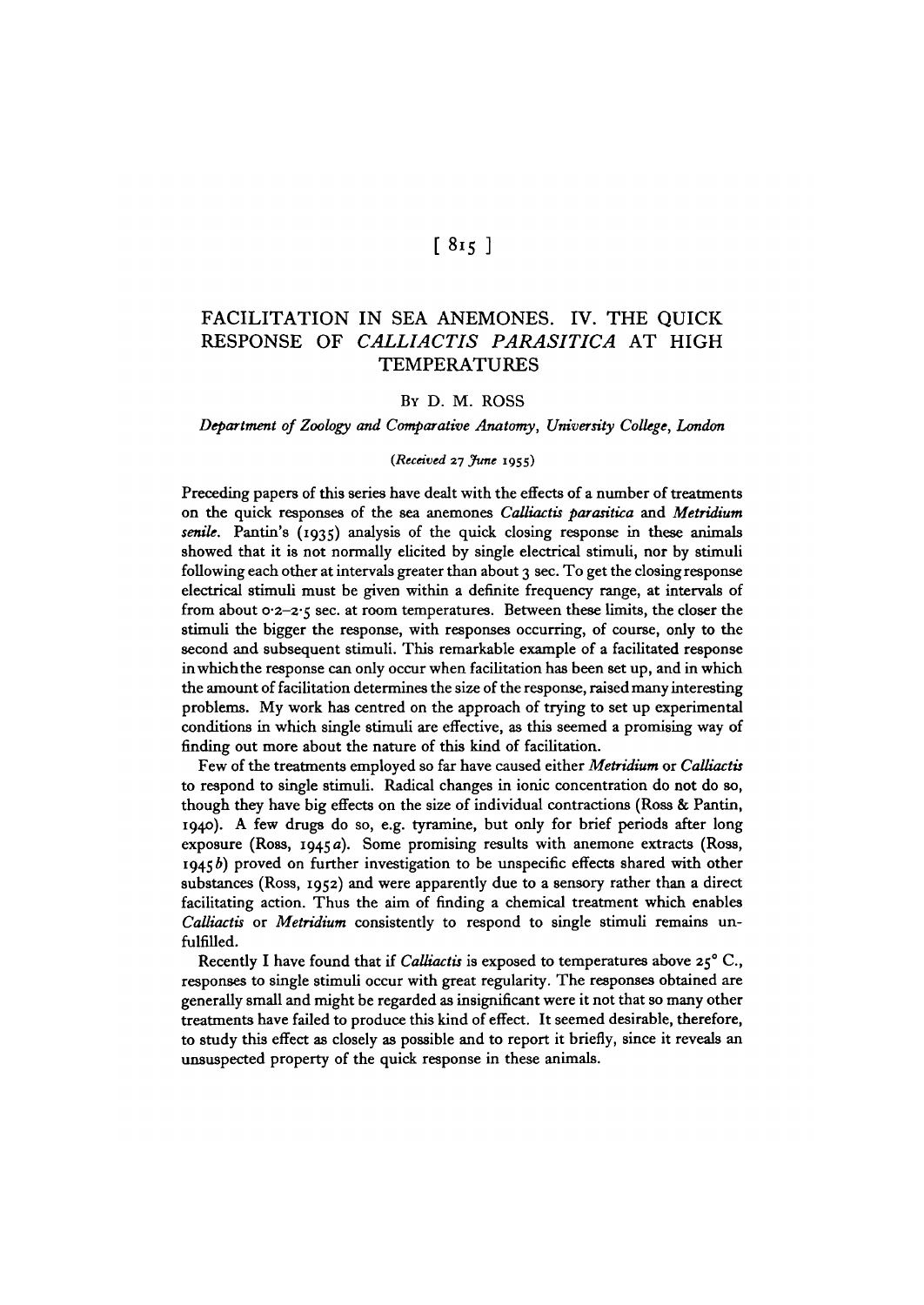## RESULTS

In these experiments the temperature of the sea water bathing the anemone was raised slowly by means of a small aquarium heater with thermostat attachment, the water being circulated by vigorous aeration. The animal was stimulated as required by condenser discharges delivered through fluid electrodes as in Pantin's (1935) original experiments. The experiments were carried out in London on animals obtained from Plymouth.

As the temperature rises the responses to stimuli become smaller and smaller at frequencies within the range effective at room temperatures. This is, of course, the effect of temperature on the rate of decay of facilitation described by Hall & Pantin (1937) in *Metridium*. Above 25° C., however, one begins to see tiny movements around the margin of the disk occurring in response to single stimuli. As the temperature rises still further these tiny movements become bigger and they have the effect of lifting all the tentacles quite sharply. When this happens it becomes clear that one is witnessing genuine withdrawal movements of the marginal sphincter that are similar in character and dimensions to the responses one gets normally to the second of a pair of stimuli as one approaches the end of the period of facilitation. At this point and beyond it is possible to record these movements on smoked paper.

At some point, usually between 30° and 34° C. in different animals, *CaUiactis* becomes quite insensitive to electrical or tactile stimulation. It is possible, therefore, to follow the development of these responses to single stimuli only over a short temperature range of  $5-9^\circ$ .

*Metridium* does not behave like *CaUiactis* in this respect. Hall & Pantin (1937) reported that temperatures above 25 ° C. were fatal to *Metridium.* In my experience, Metridium will recover temporarily from a temperature as high as 29° C., and death occurs some days later. Above 25° C., however, *Metridium* remains so tightly closed that its responses to stimulation can no longer be recorded or clearly observed. *CaUiactis,* on the other hand, shows no ill effects from the treatment. Recovery of excitability occurs quickly as the temperature falls to a normal level, even when it has been exposed to temperatures as high as 35°C. It is noteworthy that as the temperature falls again the first responses to reappear are the small responses to single stimuli, usually in the neighbourhood of  $30^{\circ}$  C. Animals may be subjected to this treatment time and again without any apparent change in their normal behaviour or in their response to stimulation.

Figs. 1-3 show records of the responses of *CaUiactis* to stimuli at different frequencies at temperatures ranging from room temperatures up to  $33.5^{\circ}$  C. In Fig. 1 we see responses at a frequency of 1 stimulus per second. At a temperature of 19.5° C. the steps of the staircase are big and the response begins, of course, only on the second stimulus, so that the five stimuli give a staircase consisting of four big steps. At 25° C. the response still begins on the second stimulus, but the four steps of the staircase are now quite tiny, as Hall & Pantin (1937) showed with *Metridium.* With a further rise in temperature, however, the response takes on a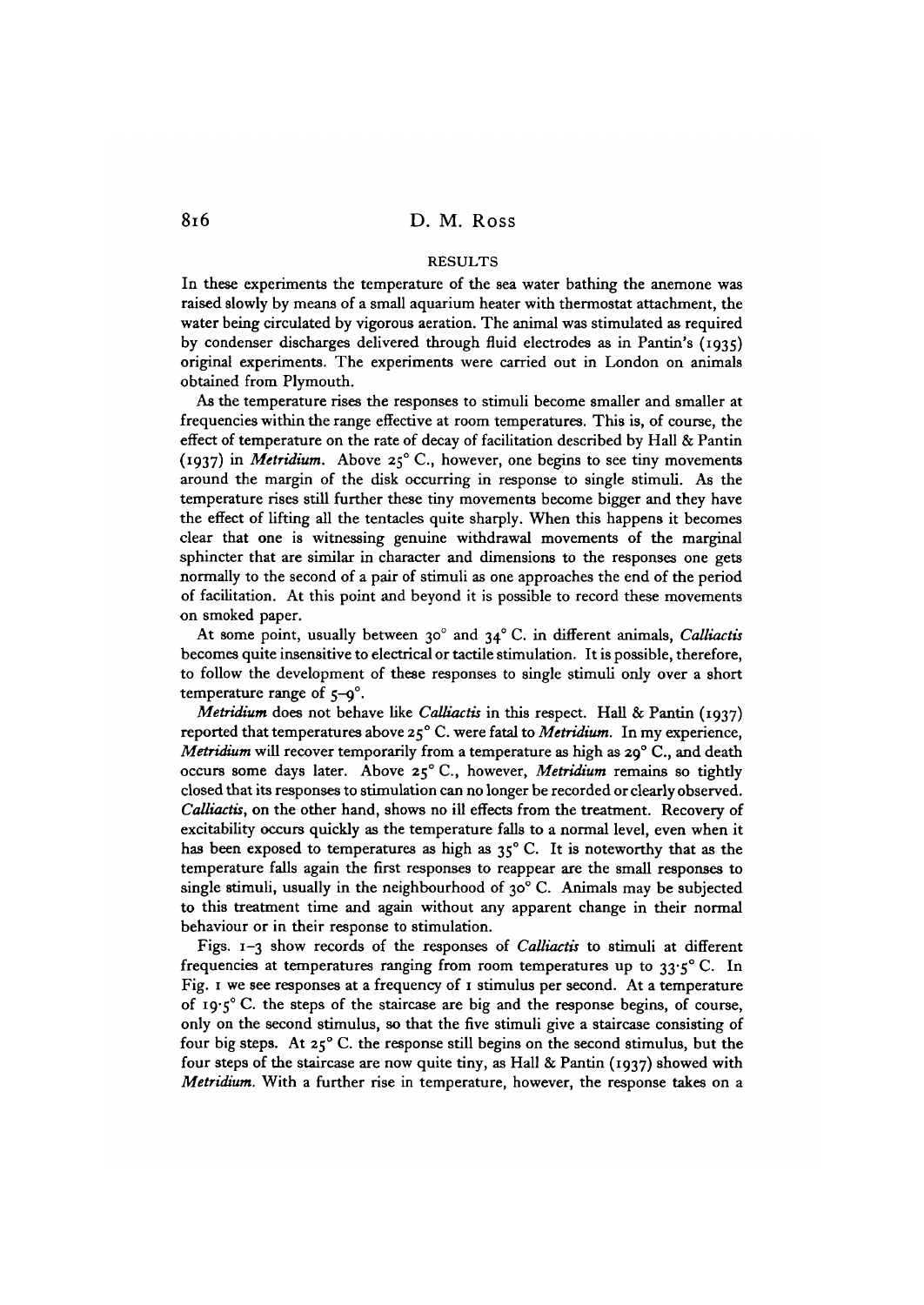different character. A small contraction can be seen on the first stimulus, and usually on all subsequent stimuli, so that the five stimuli now give a staircase with five small steps instead of four, and the response is an example of simple summation. At these temperatures the quick response of *Calliactis* clearly loses its normal facilitated character, and responses occur to each stimulus without requiring a preceding facilitating stimulus.



Fig. 1. Responses of *Calliactis parasitica* to 5 stimuli at 1 per second at the temperatures indicated.



Fig. 2. Responses of *Calliactis parasitica* to 5 stimuli at 1 per 10 seconds at the temperatures indicated. A, B, C & D are four different experiments.

Fig. 2 shows the same effect in another way. The stimuli here are delivered at intervals of 10 sec. This is well outside the normal period of decay of facilitation, so that each stimulus is in effect a single stimulus. These stimuli have no effect at room temperatures, but as the temperature rises to 30°C. and beyond, each stimulus elicits a distinct movement of the animal. These responses are never large, and their size varies considerably from one animal to another, as the records taken from four different experiments show. In my experience the responses given by any one animal to the separate stimuli in a series are usually all approximately the same size at a given temperature, as in Figs. *2 a, c* and *d,* but occasionally bigger responses occur on certain stimuli as in Fig. *zb.*

It is evident from these records that these movements in response to single stimuli get bigger as the temperature rises. This feature of the effect is sometimes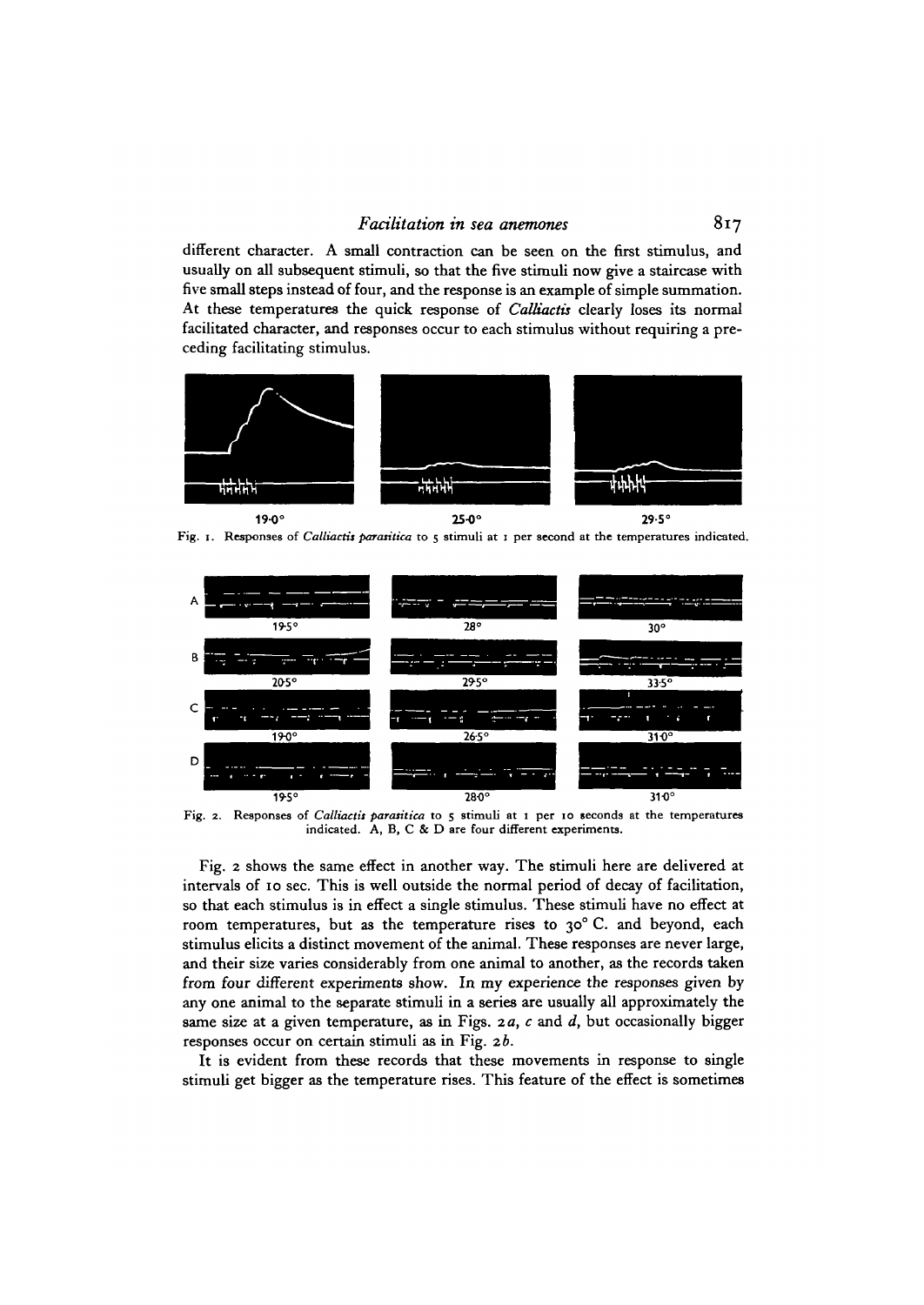## 8i8 D. M. Ross

easier to see by eye, as a lifting of the tentacles which becomes more and more pronounced, than it is to record on a kymograph. This heightening and sharpening of the response continues until the temperature is reached at which the animal becomes inexcitable. One gets the impression that the response would get still bigger and would eventually approach the size of the normal quick closing movements if *CalUactis* could tolerate still higher temperatures.

Fig. 3 shows the responses of *CalUactis* to pairs of stimuli at intervals of 0-5, 0-3 and 0.2 sec. We see that at the highest temperatures employed,  $31-32^{\circ}$  C., the decay of facilitation is so speeded up that only the small responses to single stimuli are apparent at  $o \cdot 5$  sec. The existence of these responses makes it impossible to determine the period of decay of facilitation with any precision because it is no longer clear at what frequency the response to the second stimulus of a pair fades



Fig. 3. Responses of *Calliactis parasitica* to pairs of stimuli at frequencies of: (A) o.5 sec.; (B)  $o$  3 sec.; (C)  $o$  2 sec. at the temperatures indicated.

out when every stimulus gives a small response. At higher frequencies, however, the normal type of facilitated response to the second stimulus is superimposed on, and at  $0.2$  sec. quite overshadows, the response to the first stimulus (Fig. 3c,  $3^{1.5^{\circ}}$  C.). DISCUSSION

Earlier work has produced abundant evidence that facilitation and excitation are separate steps in transmission of the quick response in *Calliactis* (Pantin, 1937; Ross & Pantin, 1940; Ross, 1945). Within the framework of this general conception it is possible to put forward a number of possible explanations for the temperature effect here described. It is conceivable that at high temperatures a slight state of permanent facilitation might be set up perhaps as a result of the metabolic effects of the treatment. This is not, however, an example of the residual facilitation described by Ross & Pantin (1940) in *Calliactis* and by Pantin & Vianna Dias (1952) in a Brazilian species of *Bunodactis.* That effect occurs only after repeated stimulation, whereas the responses to single stimuli described here occur in the absence of previous stimulation. It is also possible that this treatment so affects the electrical conditions at the membrane of the muscle cells or at the junctions that the normally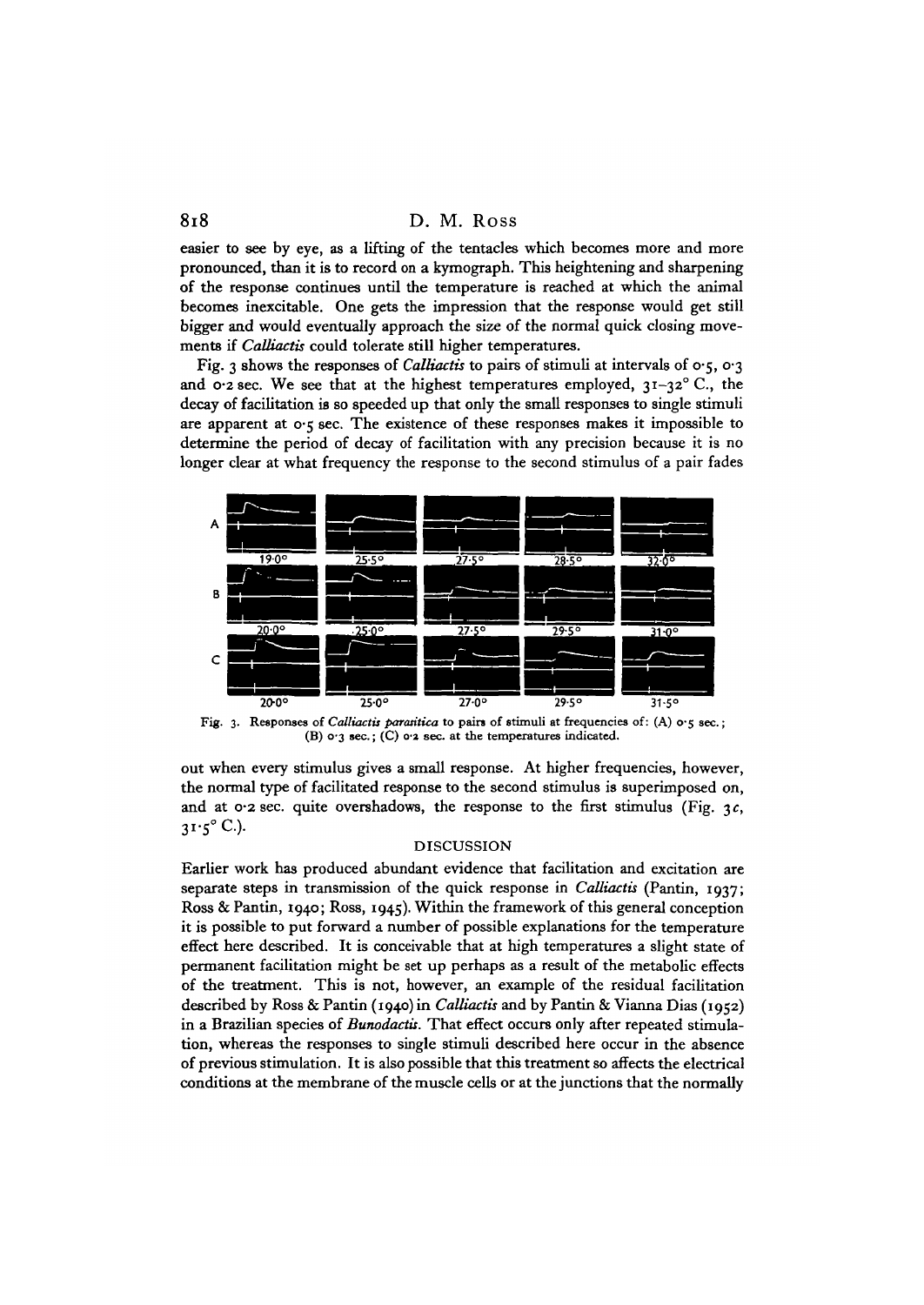ineffective single impulse is just able to initiate contractions without prior facilitation. Or perhaps at these temperatures there are enough random impulses passing in the nerve net to keep all the junctions slightly facilitated. Yet if the treatment really had effects on the electrical state of the muscle or the junctions, or if it set up numbers of impulses, one would expect a conspicuous increase in the number of spontaneous quick contractions. This does not happen.

We are in no position to discuss these possibilities further, since they are concerned with aspects of neuromuscular activity on which we have little or no information at present in these animals. I propose, however, to discuss one other possibility in more detail, partly because it arises from the idea which led me to undertake these experiments. This is that the puzzling failure of the single stimulus in *CaUiactis* and other anemones may simply be a matter of timing between the facilitatory and excitatory steps in neuromuscular transmission in these animals.

Suppose that in this response, where facilitatory and excitatory processes are both essential for transmission, facilitation is a slower process than excitation. In that case a single stimulus might fail simply because the excitatory state which starts off the quick contraction has subsided before any facilitation has been set up. Now if facilitation could be speeded up more than excitation, say by raising the temperature, so that some facilitation is set up before the excitatory state has died away, one should get responses to single stimuli as the two processes begin to overlap in time.

One merit of this approach is that, unlike the suggestions made above, it postulates only that the effect of raising the temperature is to speed up reactions. There is, of course, no direct evidence that facilitation is established more quickly at higher temperatures. But it decays more quickly and the whole frequency/response curve is shifted, so it would be surprising if the build-up of facilitation were not affected in the same way.

The notion that facilitation might be speeded up more than the process of excitation is less plausible and would require some experimental support. Although the junctional and muscle excitation time cannot be measured directly, there are two quantitative features of the quick response that might give some indication about the effect of higher temperatures on excitatory processes in general. The latent period, the time between the application of a successful stimulus and the beginning of the contraction comprises the conduction time of the impulse in the nerve net and the excitation time at the muscle, the latter being the property which one would like to measure. But both of these components no doubt are determined by processes involving movements of ions at membranes, and the effects of temperature on them might reasonably be expected to be of the same order of magnitude. The absolute refractory period is the shortest interval between a pair of stimuli that still permits a response to occur on the second. It is thus a measure of the restoration of excitability and should also indicate how higher temperatures affect the excitatory process from which the system is recovering during this period.

With this in mind I compared the effects of higher temperatures on the three quantities, rate of decay of facilitation, absolute refractory period, and latent period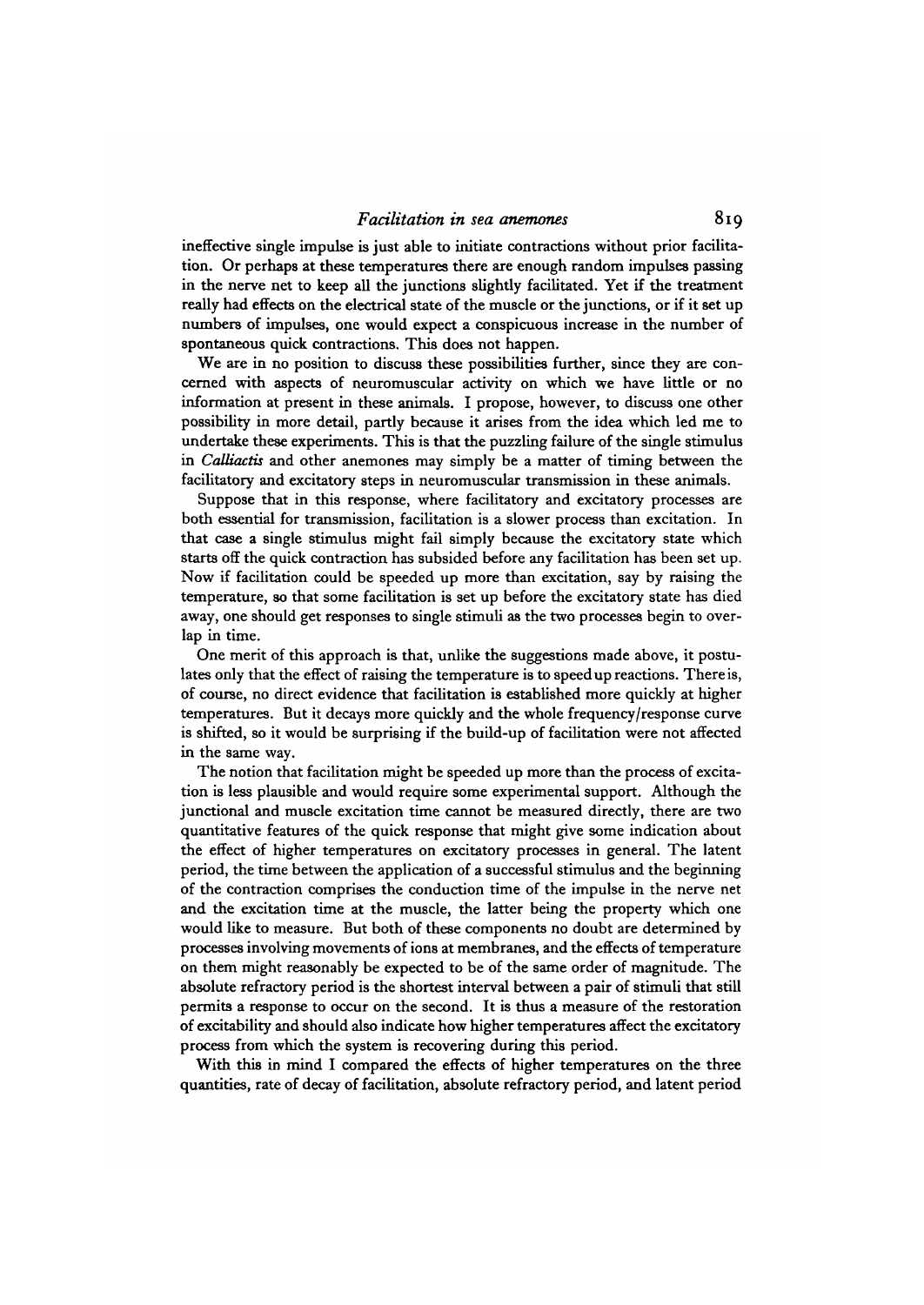820 D. M. Ross

in several animals. The results are shown in Fig. 4. There are certain difficulties in measuring these quantities exactly at temperatures above 28°C. (especially the decay of facilitation, owing to the appearance of responses to single stimuli), but the trend is decidedly in favour of a much bigger temperature effect on facilitation than on the other two quantities. This is true particularly above  $23^{\circ}$  C., where latent and refractory periods show little change. This result is consistent with the idea advanced above, that at higher temperatures facilitation might begin to overtake the excitatory process. Certainly if this were happening one would expect the effect to begin with tiny responses which gradually get bigger as the two processes overlap more and more. This would be more convincing, of course, if the responses obtained at the highest temperatures were not so small. In this connexion it would be interesting to repeat these tests on *Calliactis* from warmer waters, since they might tolerate still higher temperatures and so allow the effect to be studied over a wider range.



**Fig. 4. Effect of temperature on Facilitation, Refractory Period and Latent Period in the quick response of** *Calliactis parasitica.* $-0$  **— Duration of facilitation, (seconds). - - + - - Absolute refractory period (tenths of seconds). - -**  $\bullet$  **- - Latent period (tenths of seconds).** 

A comment might be added about the bearing these observations have on comparative aspects of neuromuscular transmission, and especially on the relationship between facilitated and direct modes of transmission. The records in Fig. i show that at high temperatures *Calliactis* goes over from a facilitated to a direct mode of transmission with simple summation, though it is direct transmission of a very imperfect and inefficient kind. Whether this happens by speeding up the facilitation process so that it begins to overtake the more rapid excitation process as I have suggested, or in some other way, it does show that the distinction between the two modes of transmission is not absolute. This encourages the belief that it will yet be possible to solve the elusive problem of fitting the facilitation process in anemones into more general concepts of neuromuscular transmission which have been found to apply in most other animals.